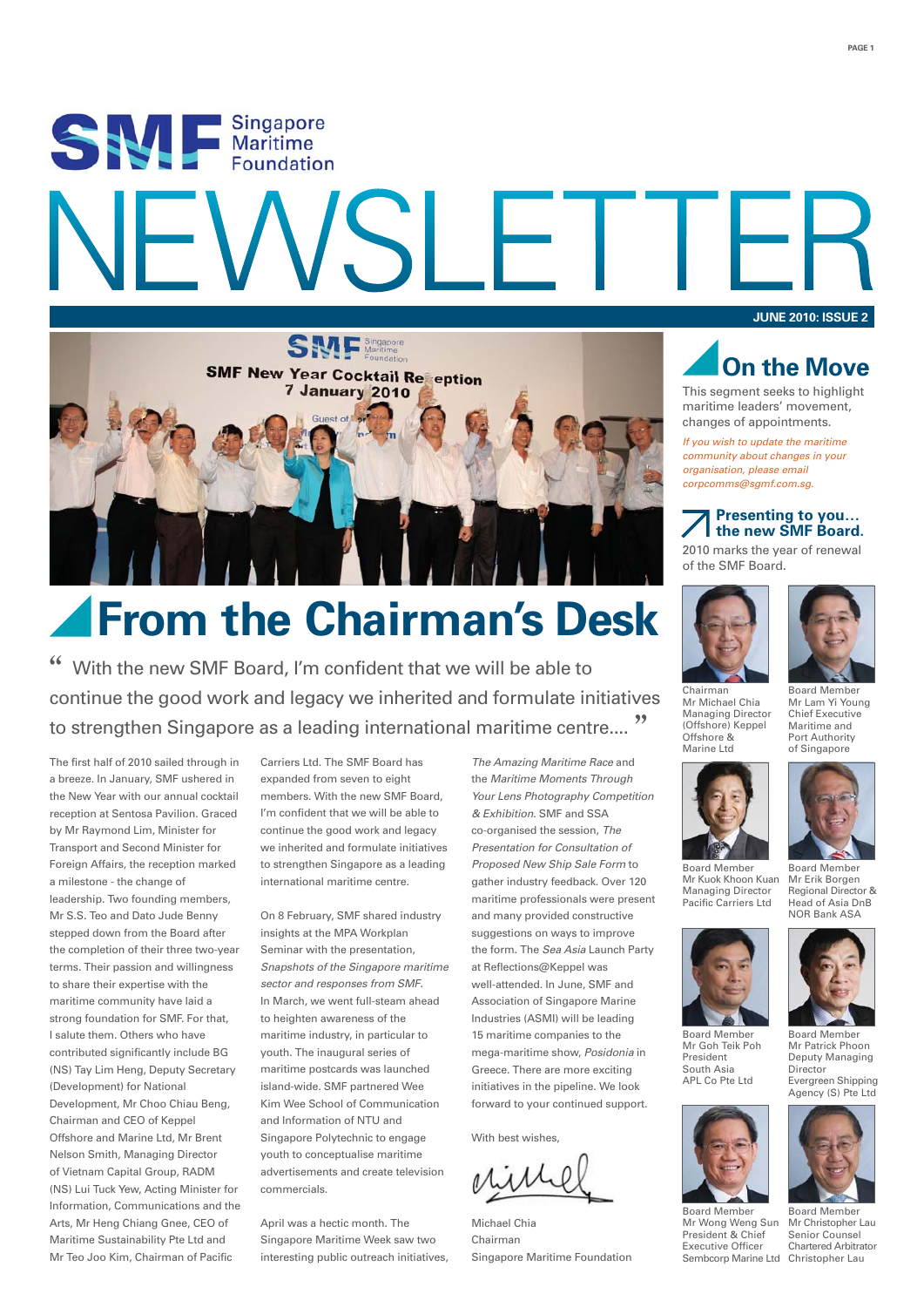## **STEERING AHEAD...** JAN TO JUN 2010



#### SMF New Year Cocktail Reception, 8 January

This year marked a new milestone as the annual function was hosted by the new Chairman of SMF, Mr Michael Chia for the first time. Mr Chia introduced the new SMF Board Members to the maritime community and paid tribute to the outgoing Chairman, Mr S.S. Teo. The Guest-of-Honour, Mr Raymond Lim, Minister for Transport and Second Minister for Foreign Affairs delivered a speech and highlighted the maritime performance in 2009. The event was held at Sentosa Pavilion and was well-attended by some of the most influential leaders in the public and private sectors of the maritime industry.



#### SMF Presentation at the MPA Workplan Seminar, 8 February

Mr Michael Chia, Chairman of SMF delivered a presentation, entitled *Snapshots of the Singapore maritime sector and responses from SMF* at the MPA Workplan Seminar held at JTC Summit Theatrette. During his presentation, he shared insights from industry partners on their proposed recommendations for the maritime sector. Mr Chia also highlighted SMF's initiatives in nurturing talents, raising awareness and fostering synergies across the maritime clusters and the 2010 workplans.



#### LRET's Visit to Singapore, 19 February

On 19 February, SMF played host and facilitated meetings for Mr Michael Franklin, Director of Lloyd's Register Educational Trust during his official visit to Singapore. He visited some of the institutes of higher learning, interacted with his scholars and their lecturers. Mr Franklin was brought on a tour of the Simulation Centre at Singapore Maritime Academy in Singapore Polytechnic by Mr Roland Tan, Director of Singapore Maritime Academy. LRET has been one of the major sponsors for the MaritimeONE scholarships. Mr Michael Chia, Chairman of SMF also hosted an appreciation reception for Mr Franklin and key lecturers of maritime courses.



#### Maritime Knowledge Shipping Session,10 March

The fourth season of the Maritime Knowledge Shipping Session was launched with the seminar, *The Insured Maritime Adventure: Recoveries & General Average*. Jointly organised by SMF and General Insurance Association of Singapore and sponsored by L.C.H. (S) Pte Ltd, this free seminar was well-attended by over 150 insurance practitioners and maritime professionals. The two speakers, Mr Sumeet Malhotra, Legal Counsel of Cargill Asia Pacific Holdings Pte Ltd and Mr Gregg Newman, Director of W K Webster & Co Ltd shared their expertise on Recoveries and General Average and gave the participants a better understanding of salvage incidences and its intricacies.



#### SMW 2010 - The Amazing Maritime Race

At the sound of the horn by Guest-of-Honour, Mr Michael Chia, Chairman of SMF, 856 participants took off for the inaugural *Amazing Maritime Race*. From Fullerton Lighthouse on Fort Canning Hill to Marina South Pier, competitors competed in teams of four and raced around Singapore to solve clues, complete tasks and answer questions on Singapore's maritime industry and heritage in the four-hour race. Winning teams for the Open and Youth categories, namely *The Amazers* and *Man Overboard*, were presented their prizes by Minister Raymond Lim. This race was jointly organised by ASMI, SMF, SSA and MPA as part of the Singapore Maritime Week.



SMW 2010 - Our Maritime Moments Through Your Lens Photography Competition & Exhibition

The SMW Photography Competition, *Our Maritime Moments Through Your Lens* was jointly organised by MPA, ASMI, SMF and SSA to bring the maritime industry closer to the public. Field trips to the southern islands of Singapore and Raffles Lighthouse were specially organised for participants. The public response was overwhelming with over 600 submissions. Mr Lee Kia Jiam and Ms Nur Hidayah Bte Ishak were winners in the Open and Youth categories respectively. Prizes worth \$10,000 were presented to the winning entries. Winning works were displayed in a special lighthouse-themed exhibition at VivoCity from 21 to 25 April 2010.



SMW 2010 - New Ship Sale Form, 27 April

On 27 April, SMF and SSA jointly held the event, *Presentation for Consultation of Proposed New Ship Sale Form* at M Hotel. The proposed new ship sale form is formulated to provide an alternative form for the maritime community. Graced by Tan Sri Frank Tsao, Founder and Senior Chairman of IMC, the session was well-attended by over 120 maritime professionals including maritime lawyers, ship bankers, ship brokers, ship owners. Participants freely raised their suggestions and shared their expertise on how to improve the proposed form in this highly interactive dialogue session moderated by Mr David Chin, Executive Director of SMF.



SMW2010 - Sea Asia 2011 Launch Party, 27 April

The *Sea Asia 2011* was launched a glittering party held at *Reflections@Keppel* showroom. Mr Michael Chia, Chairman of SMF, Mr Chris Hayman, Chairman of Seatrade and Mr Lam Yi Young, Chief Executive of MPA officiated the launch with a gigantic confetti-popping champagne bottle and highlighted the significance of this iconic maritime show in their speeches. Over 150 sponsors, maritime partners and exhibitors were present to celebrate the joyous occasion. The *Sea Asia 2011* show will be held from 12 to 14 April 2011 at Marina Sands and promises to be a bigger show than the 2009 show.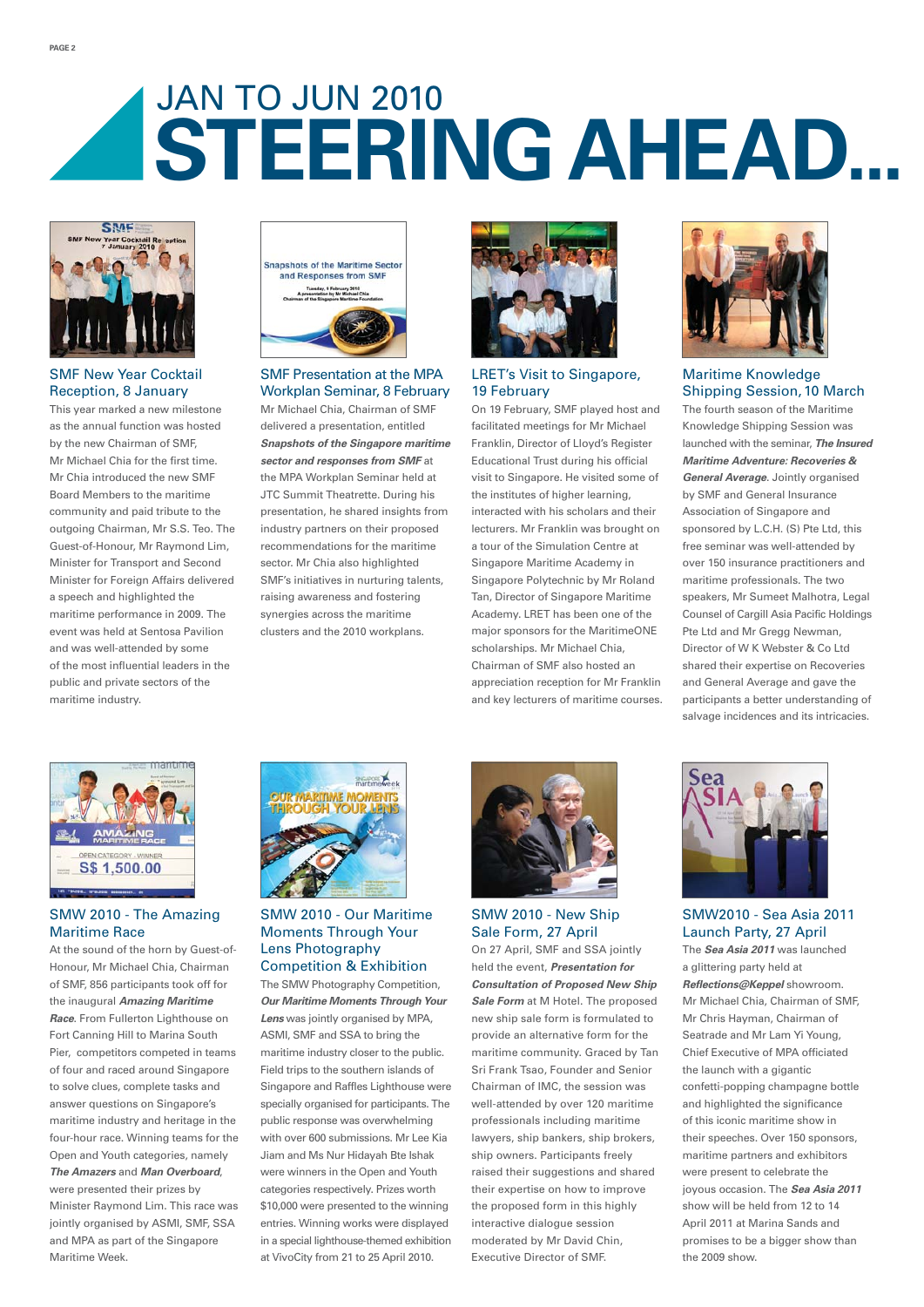#### **PAGE 3**

# **SMF INITIATIVES**



#### Maritime Professionals Postcard Series, March

In March, SMF launched its inaugural maritime postcard series island-wide. 90,000 postcards were circulated at cafes, libraries and entertainment hot spots. The design concept was conceptualised by a group of students from Wee Kim Wee School of Communication and Information, Nanyang Technological University as part of the *MaritimeONE@Campus Challenge* spearheaded by SMF in 2009. SMF evolved the creative concept further and featured six real-life maritime professionals as part of the advertisement series. The marketing campaign seeks to accentuate interesting facets of maritime careers to the general public and encourage youth to pursue maritime education.



#### Posidonia 2011, 7 June to 11 June

Together with the Association of Singapore Marine Industries (ASMI), SMF will be leading a contingent of 15 Singapore companies to fly the Singapore flag at the biennale mega-maritime show, *Posidonia 2011* held in Athens, Greece. This is the fourth time that SMF and ASMI are fronting the Singapore Pavilion. Through this platform, SMF hopes to showcase the spectrum of auxiliary products and services available in Singapore and push forth the Singapore companies to the global maritime players.



#### The MaritimeONE Makeover Challenge, March

SMF collaborated with Wee Kim Wee School of Communication and Information of Nanyang Technological University for the third time in 2010. Undergraduates in the copywriting class were tasked to conceptualise maritime print advertisements as part of their classroom assignment. Through this partnership, SMF engaged students in a case study to give a maritime industry an image overhaul. MaritimeONE partners were invited as judges and were impressed by the refreshing advertisement concepts demonstrated in these students' presentations. Two teams were awarded cash prizes for their outstanding presentations. SMF will explore incorporating some of these creative ideas into its future marketing efforts.



#### Posting of Jobs on Maritime Careers Web Portal

The Maritime Careers Web Portal (www.maritimecareers.com.sg) strives be a one-stop resource centre for maritime careers and education in Singapore and seeks to reach out to students and people who are exploring career opportunities within the maritime sector. This portal is an initiative under MaritimeONE, a platform for maritime stakeholders to raise awareness of the maritime industry and attract talents to pursue maritime careers. Companies are encouraged to make use of the jobs-feed feature on this portal to post maritime-related jobs at no cost. For enquiries, please email Ms Regina Lim of MPA, at reginal@mpa.gov.sg.



#### The MaritimeONE Video Challenge on STOMP, March - April

105 first-year film students of Singapore Polytechnic were tasked to create maritime commercials as part of MaritimeONE outreach efforts to make the maritime careers more appealing to youth. Five most outstanding video works were featured in STOMP website in a six-week online marketing campaign, *The MaritimeONE Video Challenge - People's Choice*. The online campaign drew thousands of votes from the public and four lucky voters walked away with attractive prizes. On 21 April, students shared behind-the-scenes anecdotes during the judging session at Singapore Polytechnic. MaritimeONE judges identified the best video presentation and made the group the proud winner of the top prize of \$500.

### **What's New!**



#### Maritime Learning Journey, 25 March

SMF held its first *Maritime Learning Journey* for maritime students and scholars. About 40 maritime undergraduates were brought on a field trip in which they visited highly restricted areas such as the Port Operations Control Centre 2 (POCC2) and the Pasir Panjang Terminal. Ms Wong Fong Tze, Vice-President, Corporate Communications, PSA Singapore Terminals shared her expertise and answered burning questions from these young minds during the Q&A session. The students found the field trip and Q&A session interactive and enlightening.



#### MARITIME PROFESSIONALS POSTCARD SERIES MARITIME PROFESSIONALS POSTCARD

In 2008, SMF partnered Wee Kim Wee School of Communication and Information to see the maritime industry through the eyes of youth. The collaboration, *MaritimeONE@Campus Challenge* saw the birth of many creative concepts. SMF has taken one of these students' concepts a step further beyond just a paper exercise. Presenting to you, the inaugural Maritime Professionals Postcard Series.